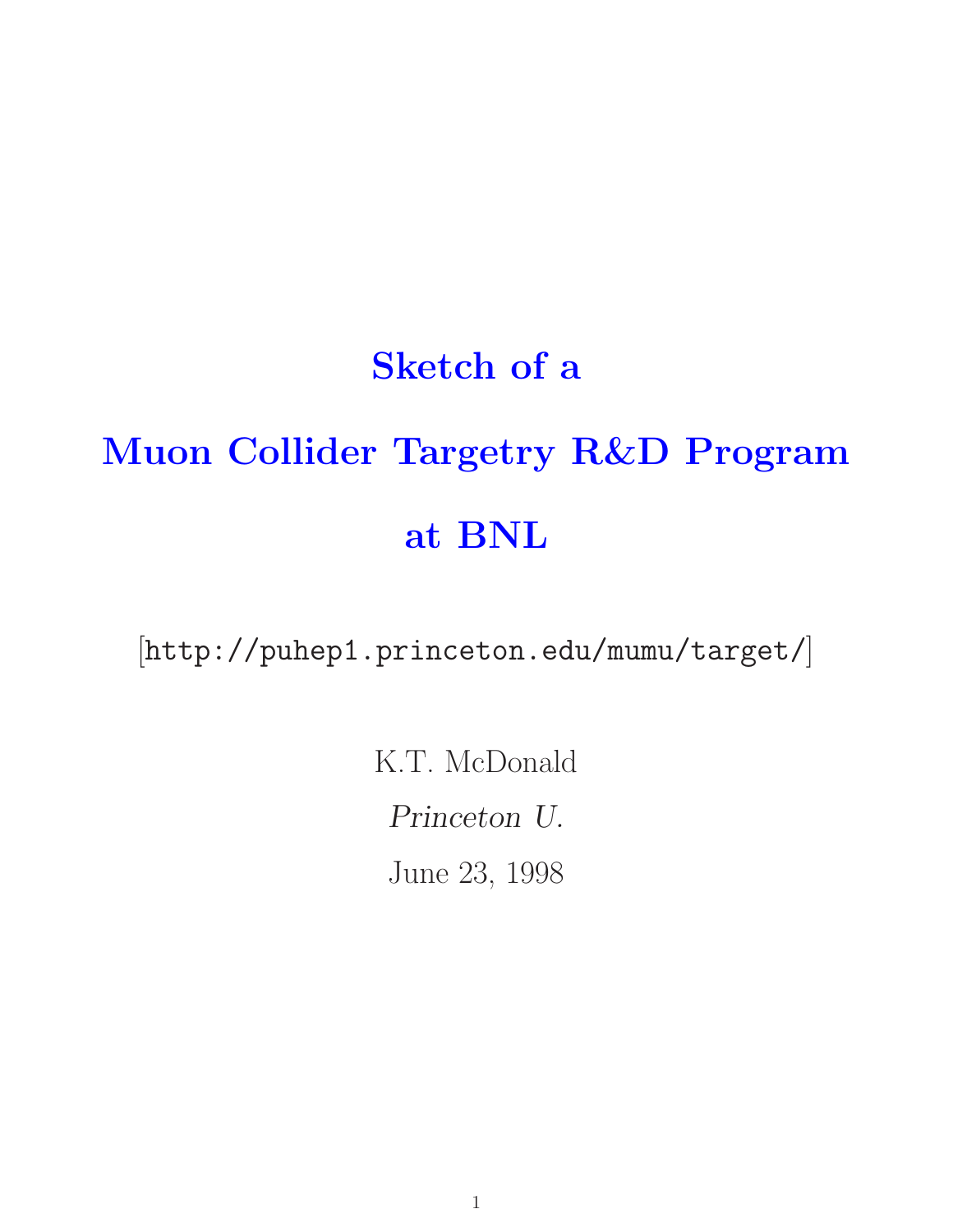#### **Goals**

**Long Term:** Provide a facility to test key components of the front-end of a muon collider in realistic beam conditions.

**Near Term** (1-2 years): Test effects of intense, short proton pulses on liquid metal targets.

**Mid Term** (3-4 years): Add 20-T magnet to liquid target tests; test 70-90-MHz rf cavity (+ superconducting magnet) downstream of target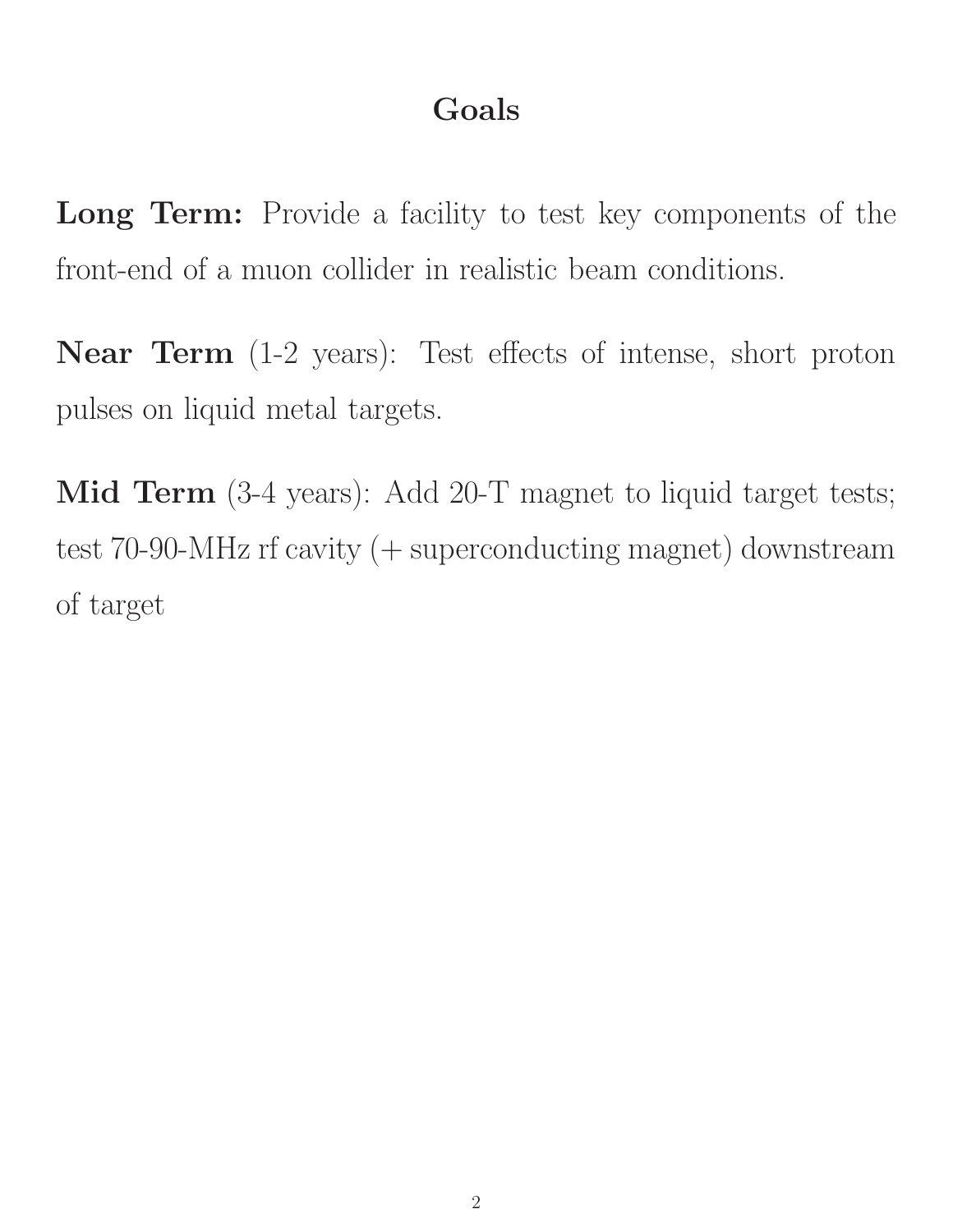#### **Muon Collider Front End**



- Proton pulse:  $10^{14}$  in 2 ns at 24 GeV;  $\sigma_r \approx 3$  mm.
- 15-Hz  $\Rightarrow$  4-MWatt beam power; 400 kW into target.
- Liquid metal jet target + beam tilted by  $10<sup>°</sup>$  to axis of the 20-T capture solenoid magnet.
- Matching solenoid (20-T  $\rightarrow$  1.25 T) contains beam dump.
- Phase rotation channel with 70-90 MHz rf inside 1.25-T superconducting magnets.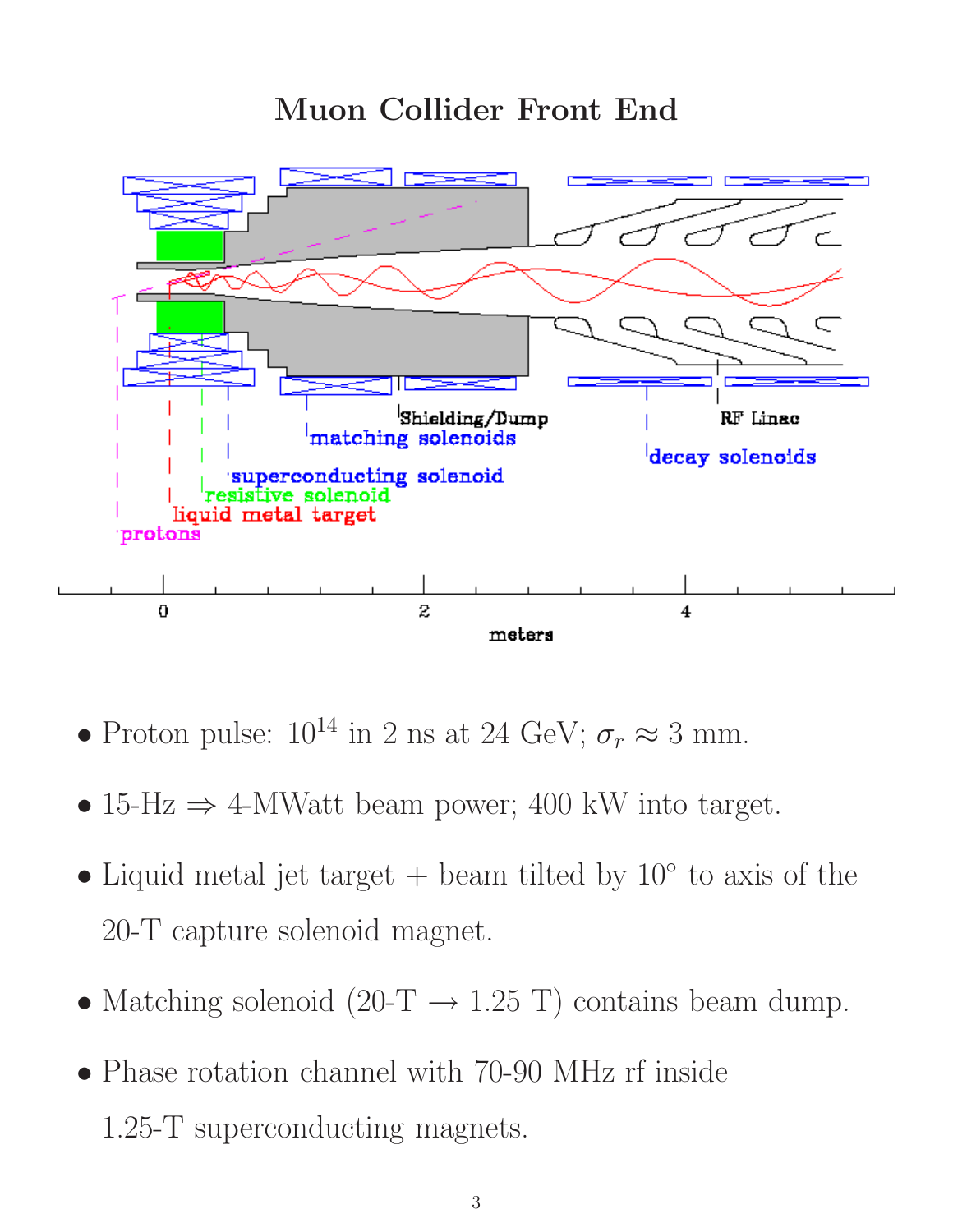#### **R&D Issues**

• A beam pulse shorter than the transit time of sound across the target will excite a pressure shock wave.

Will this wave destroy a pipe containing a liquid target? ISOLDE experience says 'yes'.

Will this wave disperse a liquid jet? If so, will the spray damage the containment vessel?

- To what extent does a strong magnetic field influence the behavior of a liquid metal target? Effects of the pressure wave should be damped. But eddy currents in a liquid metal jet will perturb its flow.
- Can a low-frequency rf cavity operate near the target? Can the cavity have foils that intercept the beam, rather than large irises?

What is the effect of an axial magnetic field on the cavity?

• Can the high-field magnets around the target incorporate a 4-MW beam dump?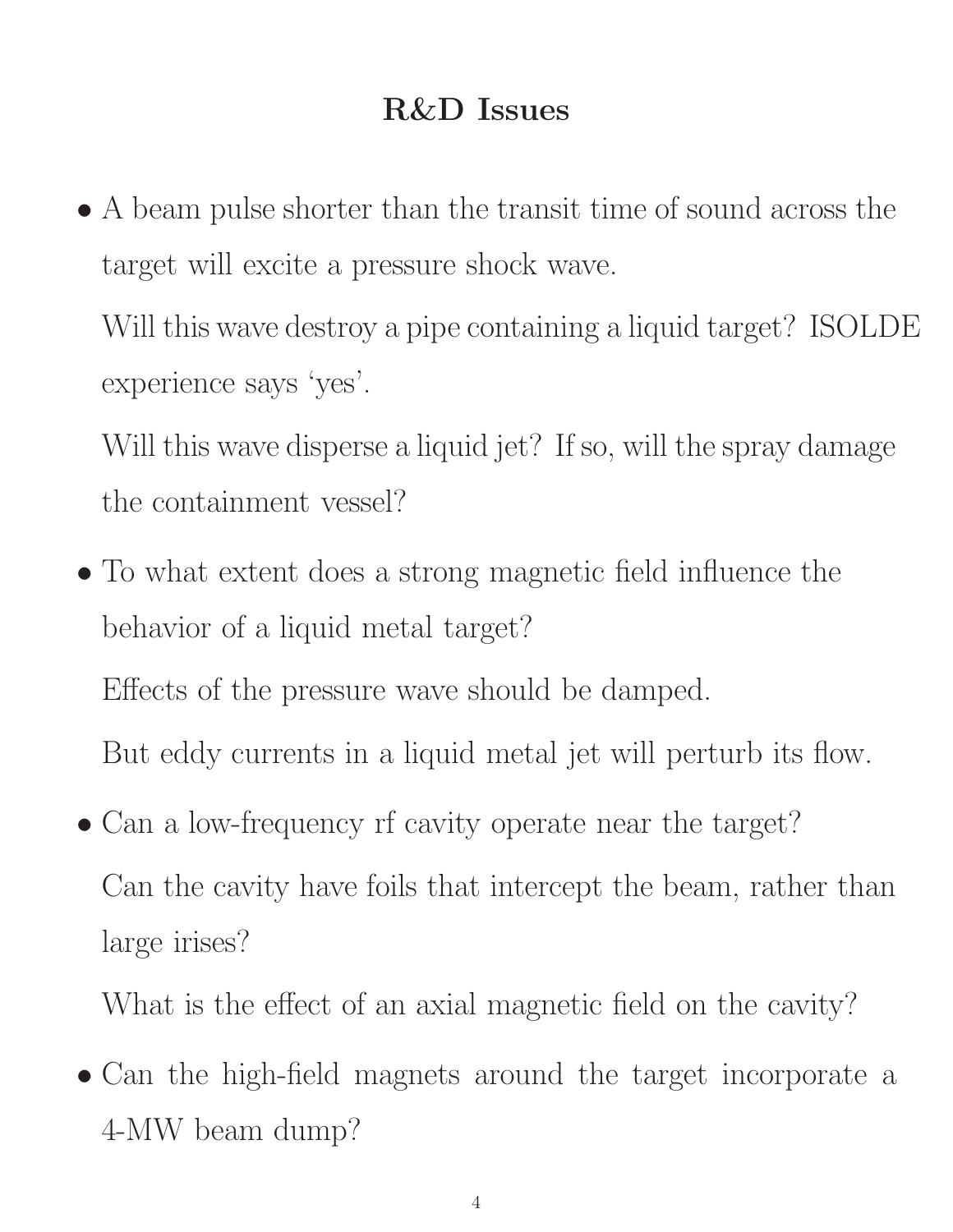### **ISOLDE Liquid Targets Damaged by Short Pulses**



Cracks developed at braised joints and lead sprayed out.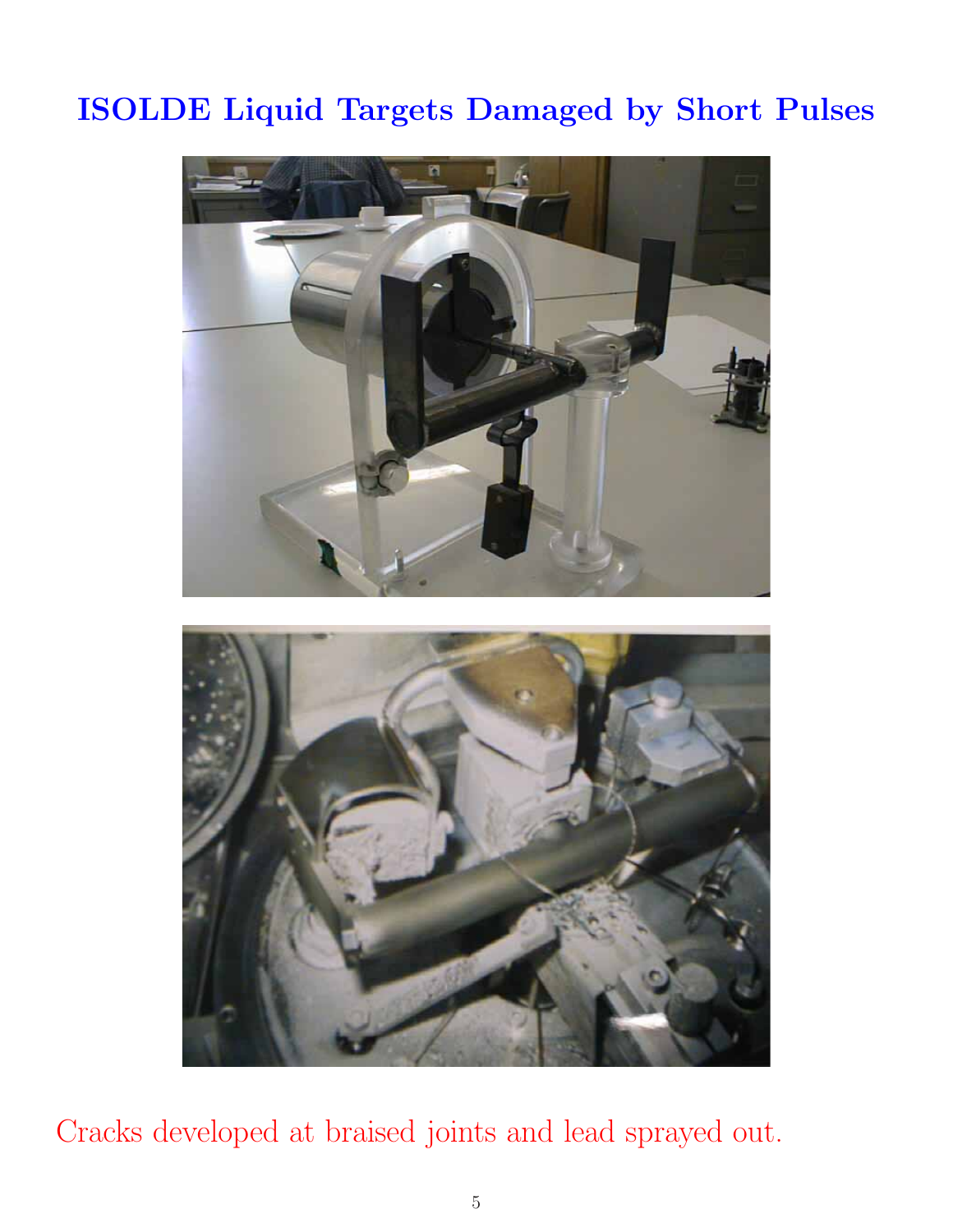## **First Test: Liquid Metal in a Trough, a Pipe and Free Flow**

#### **TOP VIEW**



PIPE AND TROUGH ARE FILLED WITH Ga-Sn EUTECTIC LIQUID METAL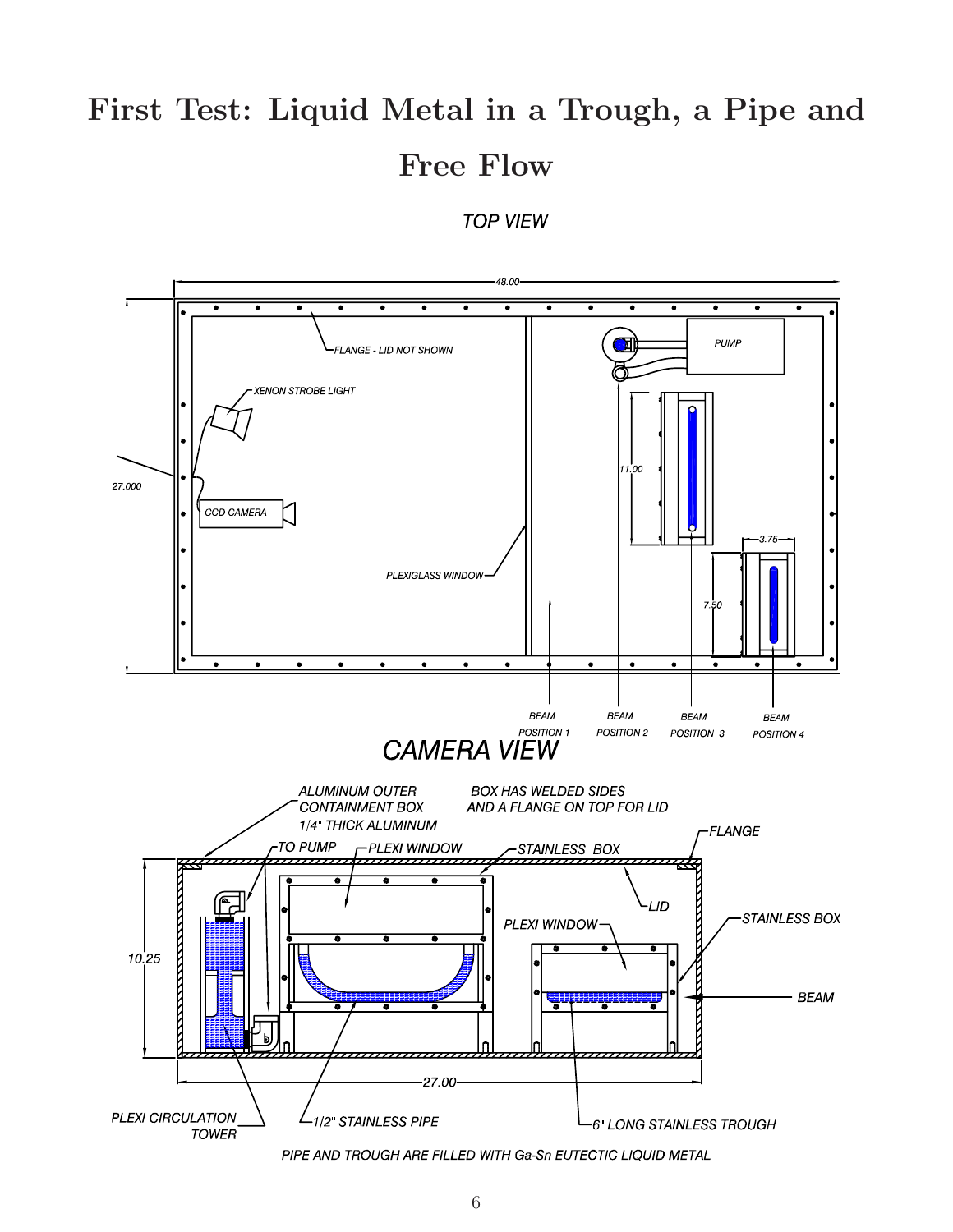

Eutectic Ga/Sn alloy melts at 21C.

4% Zn drops melting temp by 4C.

If desire an alloy that is solid at room temperature, add small amounts of tin (or zinc).

About 1 liter of liquid metal will be used in the initial tests.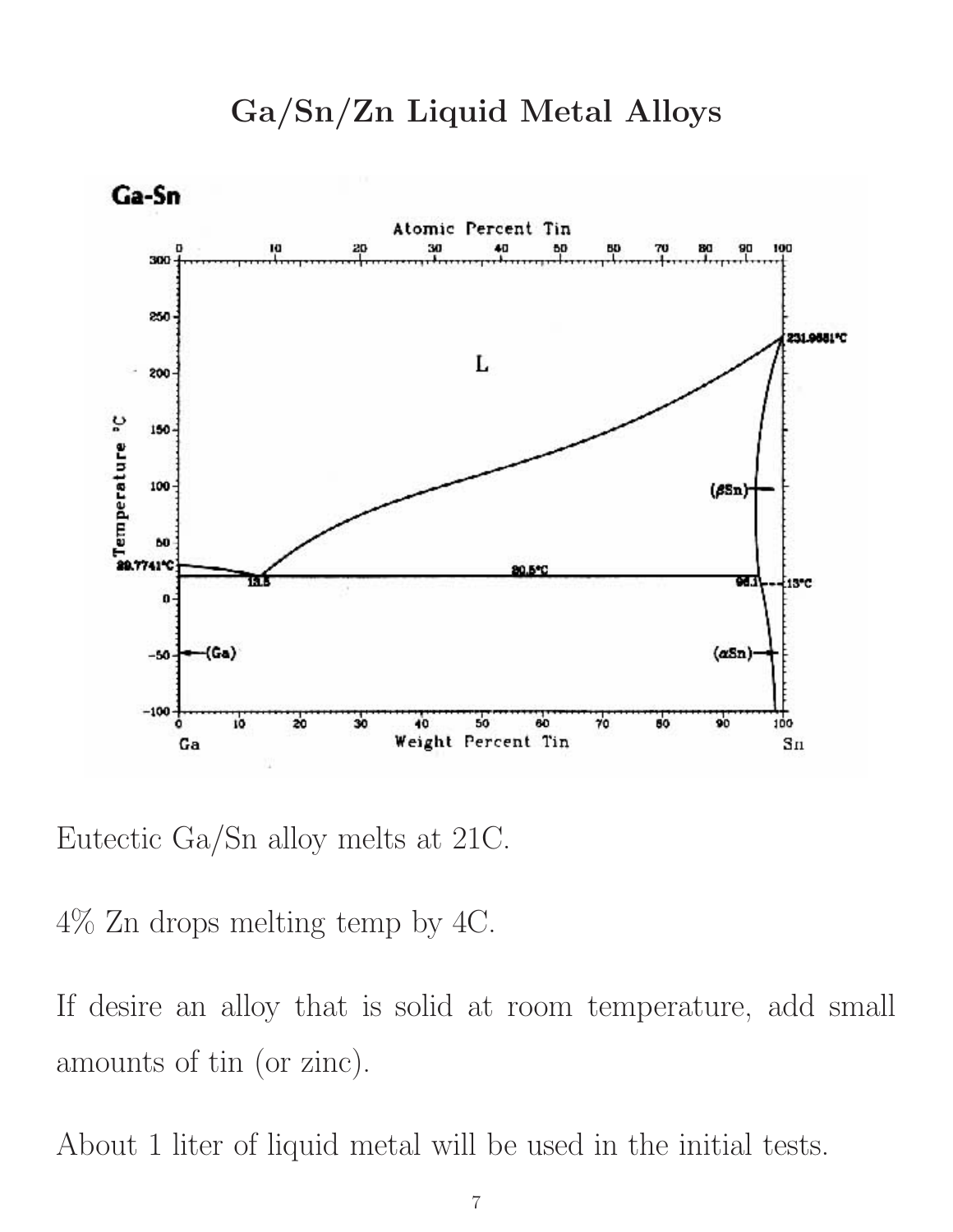#### **Instrumentation**

#### CCD camera.

Fiberoptic interferometric strain gauges:



(from Fiber and Sensor Technologies)

Optical readout immune from rf interference from beam pulse. Used in spallation target test (Duncan Earl, 423-576-0869).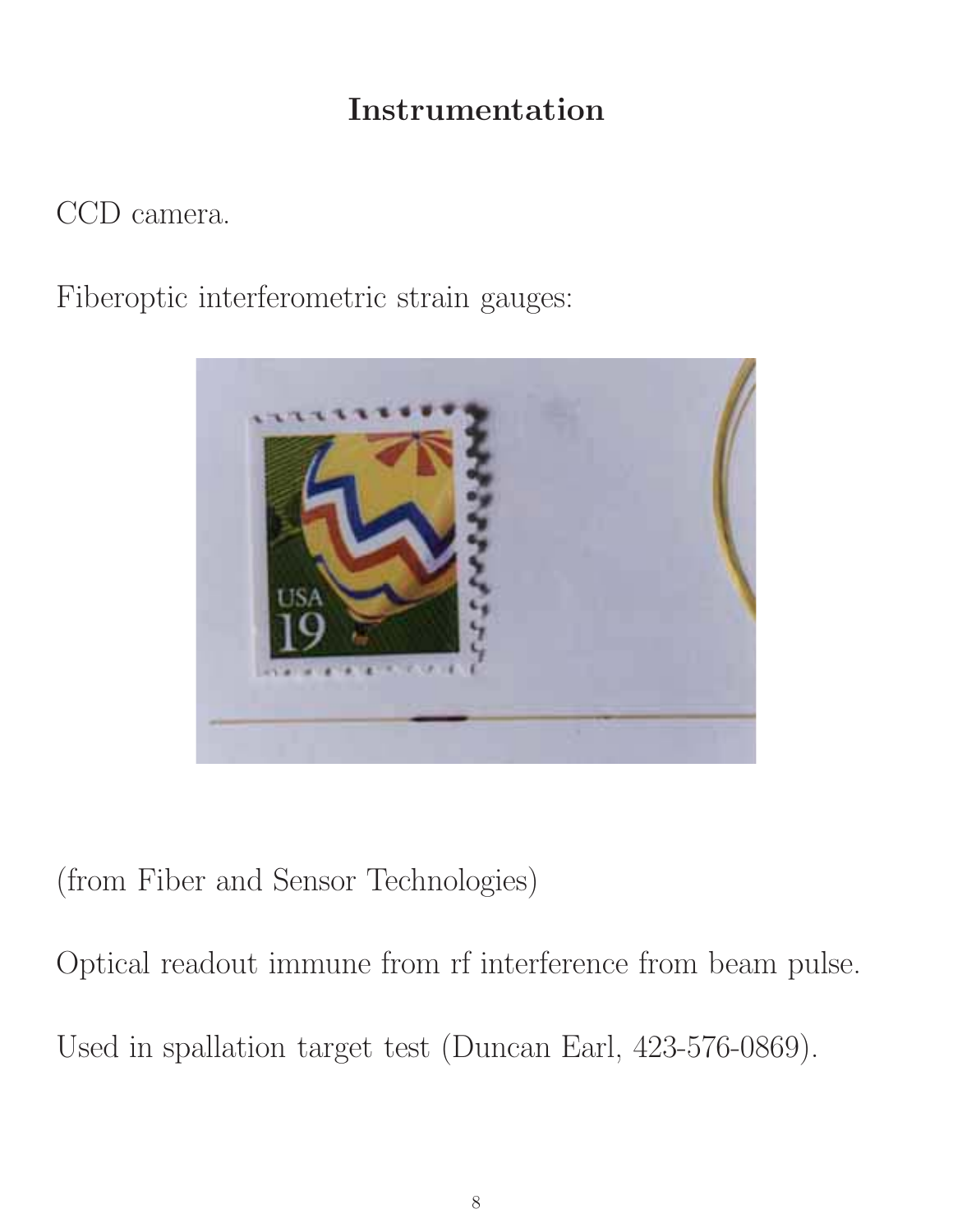#### **Next Phase: Ga-Sn Liquid Metal Jet**

Colin Johnson's Hg jet design:



Produced 3-mm jet at 20 m/s, but never exposed to beam.



High-speed photographs of mercury jet target for CERN-PS-AA. (laboratory test) 4,000 frames per second, Jet speed: 20 ms<sup>-1</sup>, diameter: 3 mm, Reynold's Number: >100,000 A. Poncet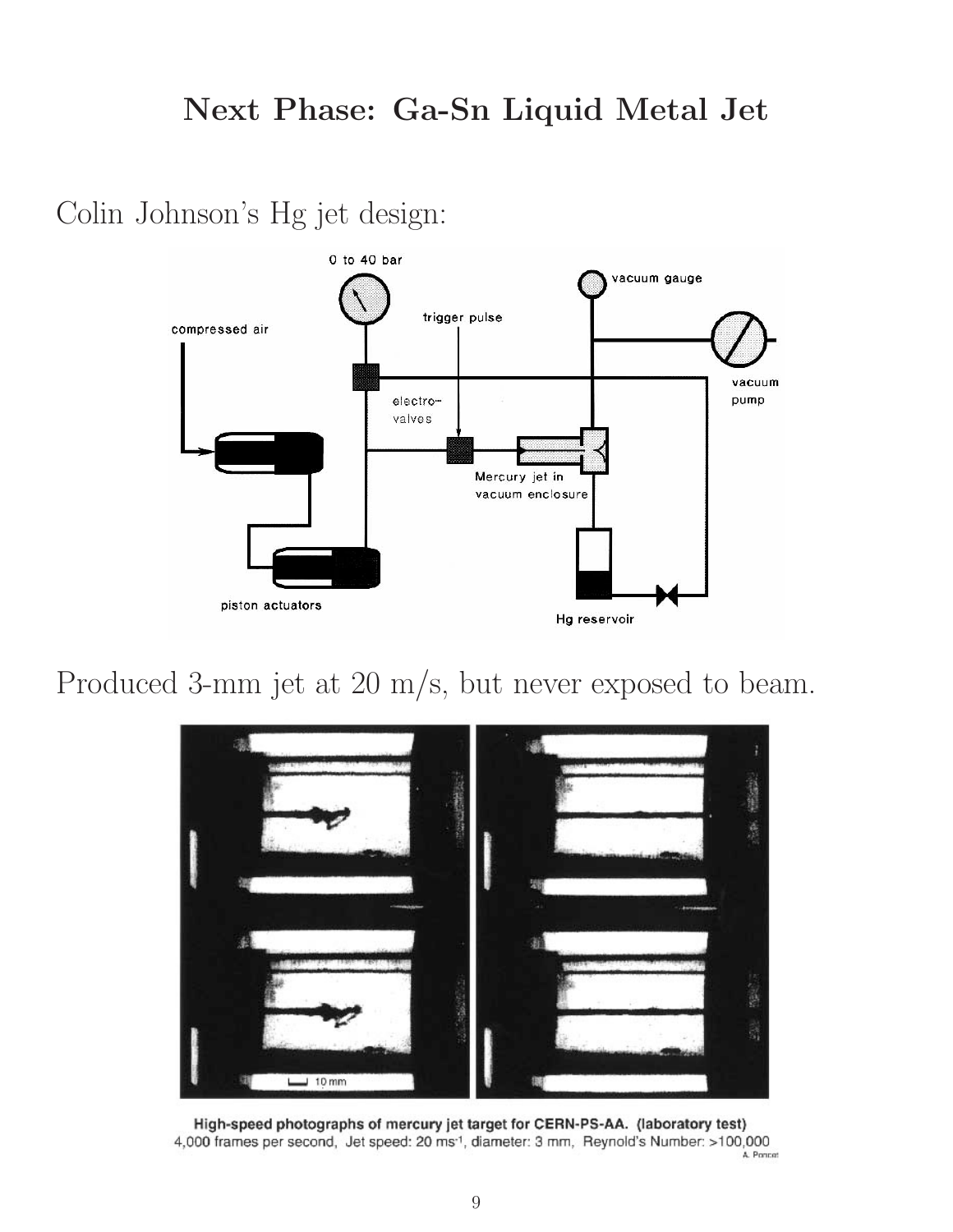#### **Next: Add 20-T Magnet around the Target**

LN2-cooled, pulsed magnet would need at least 4 MW.

DC resistive magnet would require 20 MW.

http://www.magnet.fsu.edu/magnets/index.html

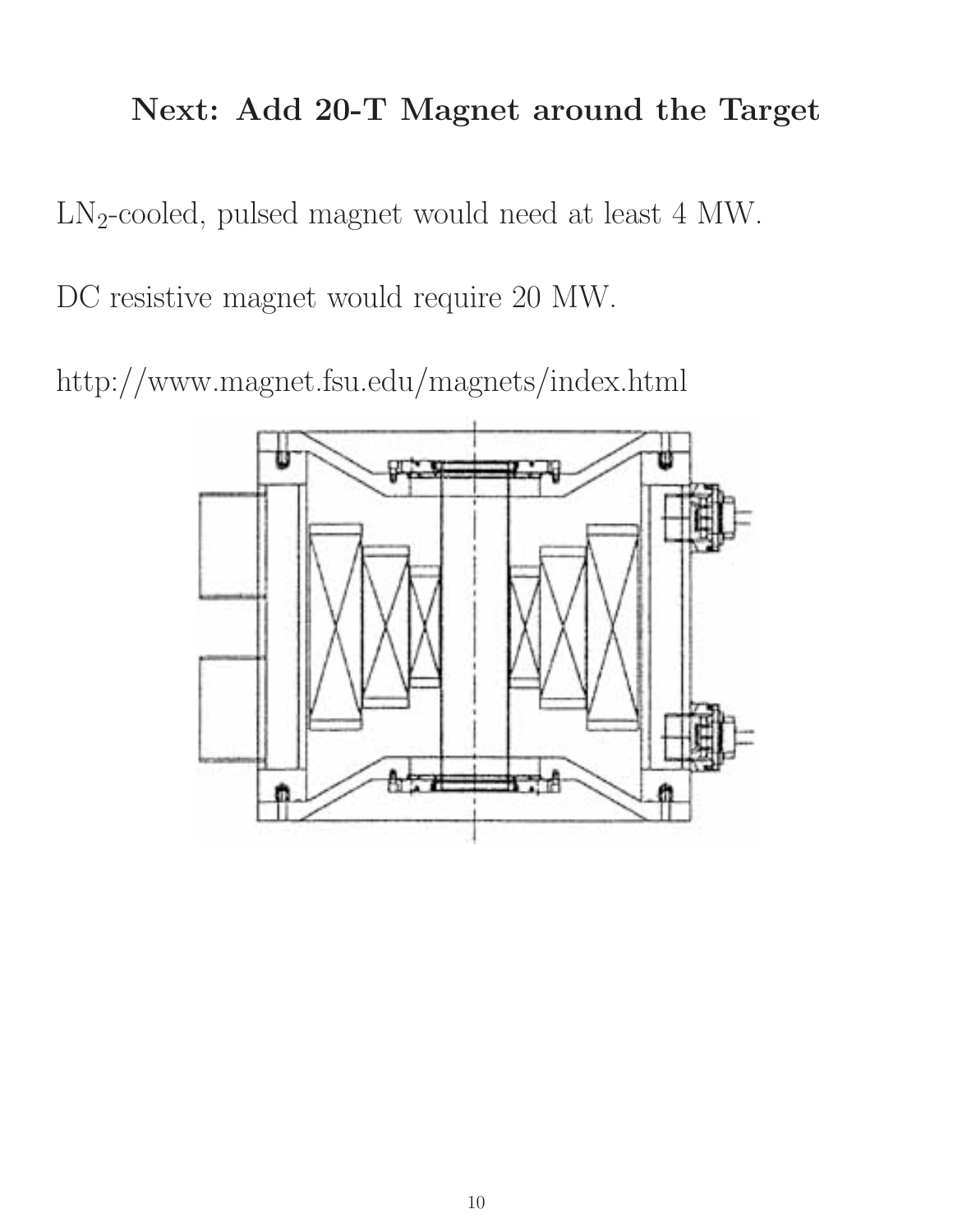#### **Beam Tests in BNL F.E.B. U-Line**



Area previously used by Hg spallation target test.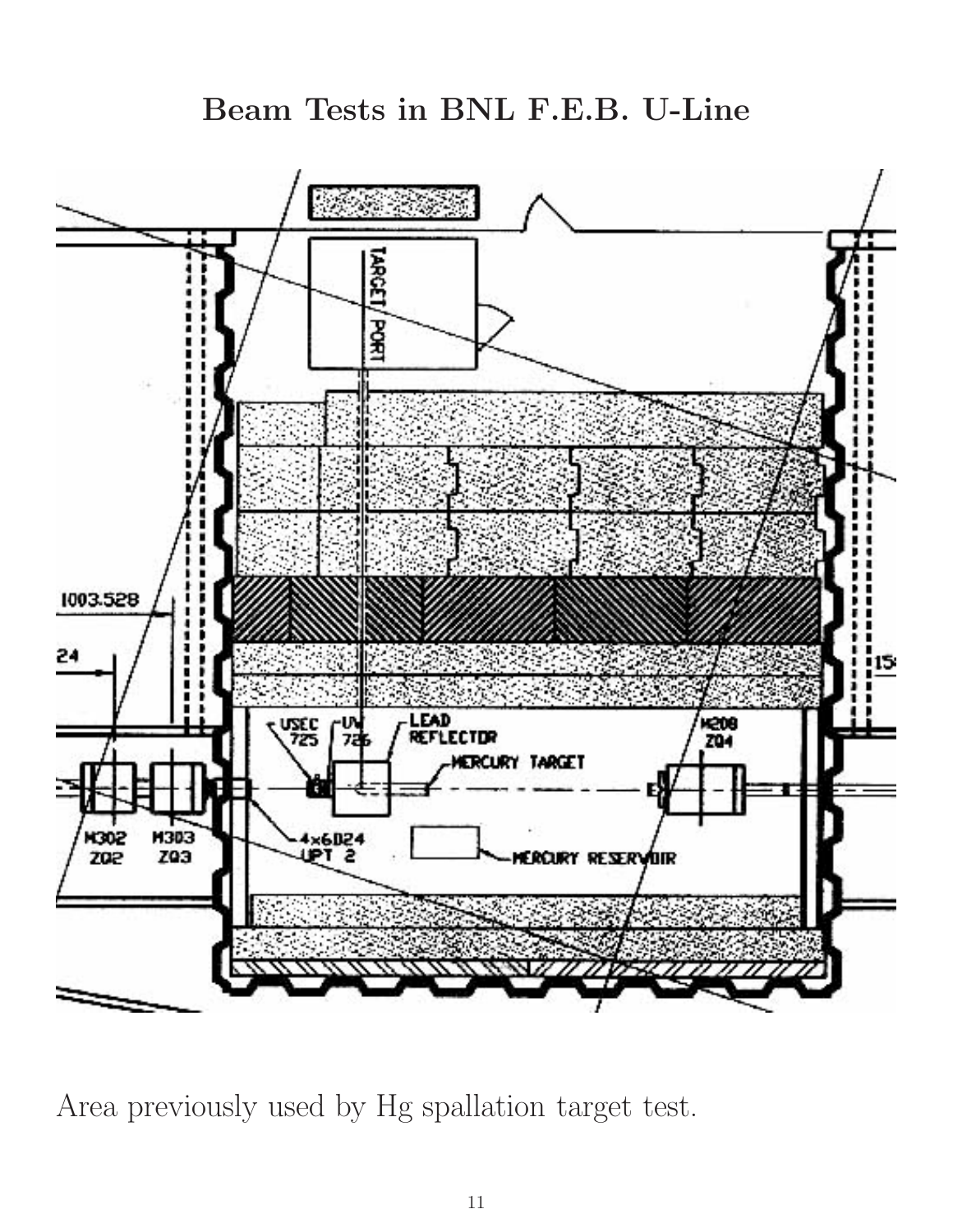#### **Beam Requirements**

- 24-GeV proton beam.
- Single turn extraction.
- All 8 bunches needed for some tests ⇒ Must upgrade AGS extraction system (\$100k, 6 months).
- Pulse width  $\approx 1/4$  rf cycle desirable for rf cavity test. (Tom Roser: 5ns possible)
- Variable spot size:  $\sigma_x \approx \sigma_y = 1.5$  mm. (Can be achieved with existing quads: Nick Tsoupas) ⇒ **Study spot size in Sept. '98.**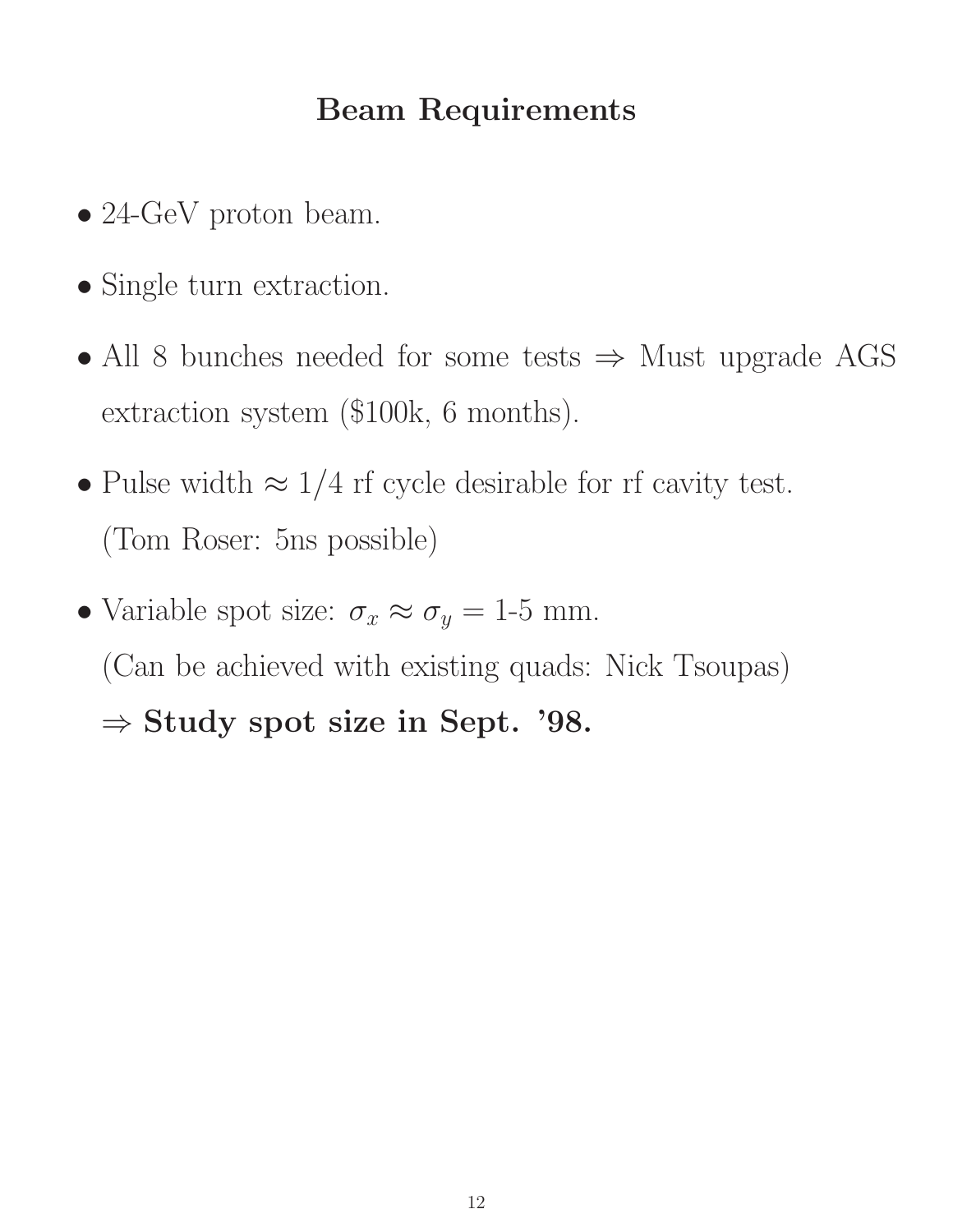